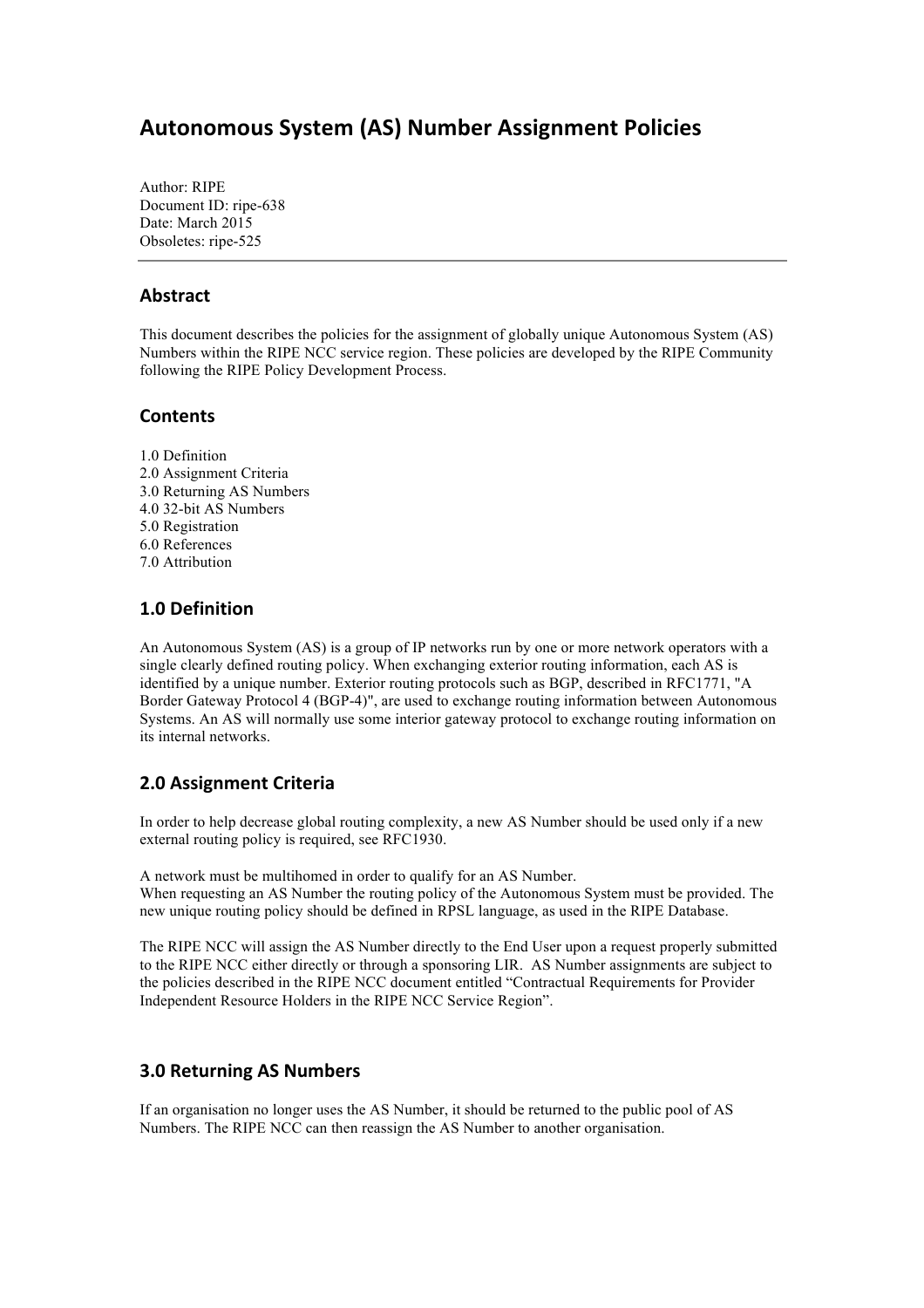## **4.0 Transferring AS Numbers**

Any holder of Autonomous System (AS) Numbers is allowed to re-assign AS Numbers that were previously assigned to them by the RIPE NCC or otherwise through the Regional Internet Registry System.

AS Numbers may only be re-assigned in accordance with the RIPE Policy, "Contractual Requirements for Provider Independent Resource Holders in the RIPE NCC Service Region".

Re-assignments must be reflected in the RIPE Database. This re-assignment can either be on a permanent or non-permanent basis.

The RIPE NCC will record the change of AS Numbers after the transfer.

The RIPE NCC will publish a separate list of all AS Numbers transferred under this section. The publication shall occur on monthly basis or more frequently if the RIPE NCC so chooses.

The list will contain information about approved and non-approved transfers.

The following information will be published for approved transfers:

- The name of the transferring party
- The name(s) of the receiving party or parties
- The transferred AS Number
- The date each AS Number was transferred

Non-approved transfers will be published in aggregate statistics. In the statistics the following information will be published:

- The Number of requested transfers not approved after the RIPE NCC's evaluation
- The sum of the AS Numbers included in the requested transfers

Neither the AS Numbers nor the organisations involved will be identified in these statistics.

Please note that the transferring party always remains responsible for the AS Number it receives from the RIPE NCC until the transfer of the resource to another party is completed or if the resource is returned.

Re-assigned AS Numbers are no different from AS Numbers assigned directly by the RIPE NCC and so must be used by the receiving party according to the policies described in this document.

### **5.0 32-bit AS Numbers**

The RIPE NCC assigns 32-bit AS Numbers according to the following timeline:

- ! From 1 January 2007 the RIPE NCC will process applications that specifically request 32-bit only AS Numbers (AS Numbers that can not be represented with 16 bits) and assign such AS Numbers as requested by the applicant. In the absence of any specific request for a 32-bit only AS Number, the RIPE NCC will assign a 16-bit AS Number.
- $\uparrow$  From 1 January 2009 the RIPE NCC will process applications that specifically request 16-bit AS Numbers and assign such AS Numbers as requested by the applicant. In the absence of any specific request for a 16-bit AS Number, the RIPE NCC will assign a 32-bit only AS Number.
- ! From 1 January 2010 the RIPE NCC will cease to make any distinction between 16-bit AS Numbers and 32-bit only AS Numbers, and it will operate AS Number assignments from an undifferentiated 32-bit AS Number allocation pool.